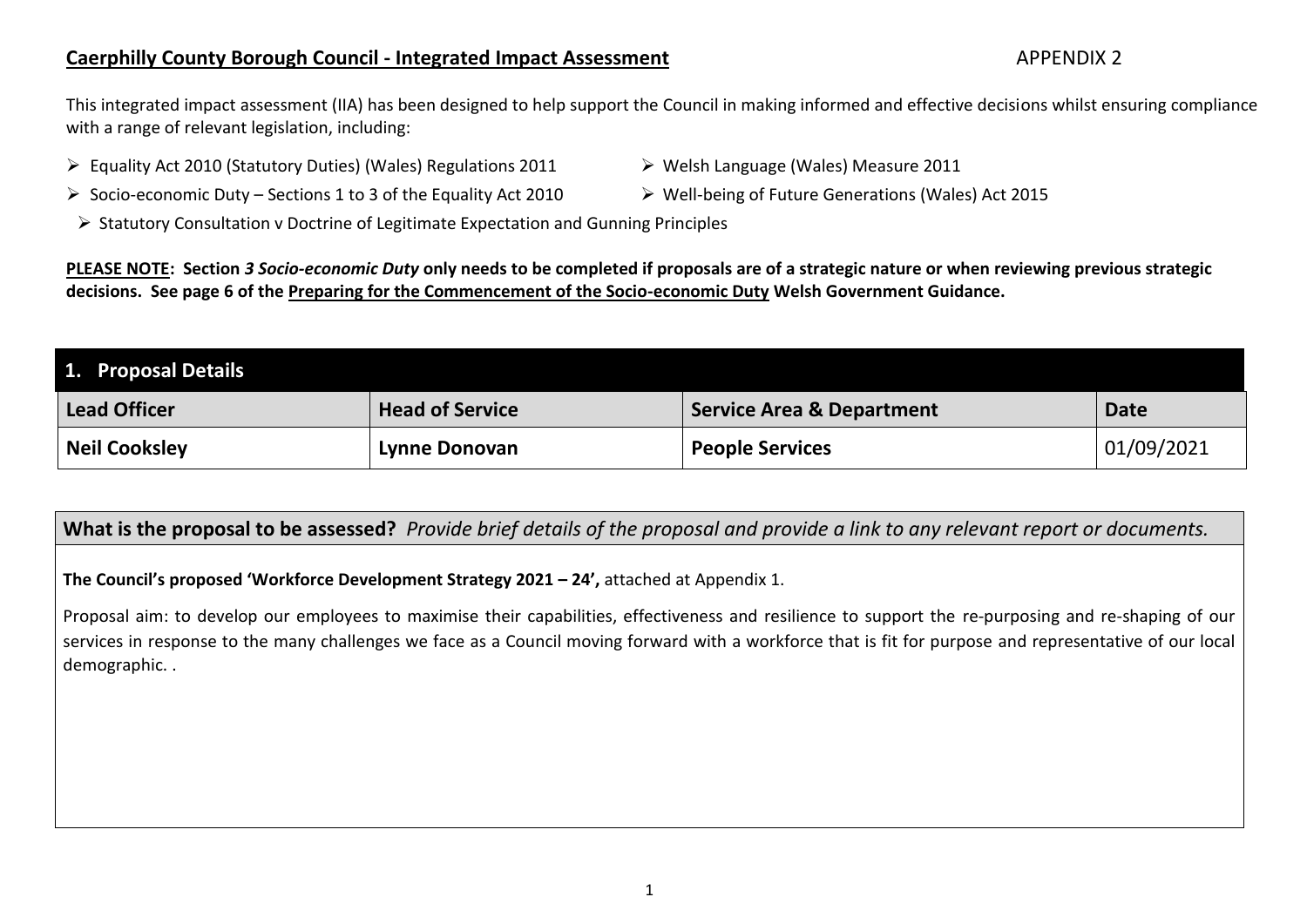|                                         | 2. Equality Act 2010 (Statutory Duties) (Wales) Regulations 2011                                                                                                                                                                                                                                                                                                                                                                                                                                                                                                                                                                                                                                                                                                                                                                                                                                                                                                                                                                                                                                                                                                          |                                                                                                                                                                                                                                                                                                                                                                                                                                               |                                                                                                                                                                                                                                                                                                                                                                                                                                                                                                                                                                                                                                                                                                                                                                                                                                                                                                                                                                   |
|-----------------------------------------|---------------------------------------------------------------------------------------------------------------------------------------------------------------------------------------------------------------------------------------------------------------------------------------------------------------------------------------------------------------------------------------------------------------------------------------------------------------------------------------------------------------------------------------------------------------------------------------------------------------------------------------------------------------------------------------------------------------------------------------------------------------------------------------------------------------------------------------------------------------------------------------------------------------------------------------------------------------------------------------------------------------------------------------------------------------------------------------------------------------------------------------------------------------------------|-----------------------------------------------------------------------------------------------------------------------------------------------------------------------------------------------------------------------------------------------------------------------------------------------------------------------------------------------------------------------------------------------------------------------------------------------|-------------------------------------------------------------------------------------------------------------------------------------------------------------------------------------------------------------------------------------------------------------------------------------------------------------------------------------------------------------------------------------------------------------------------------------------------------------------------------------------------------------------------------------------------------------------------------------------------------------------------------------------------------------------------------------------------------------------------------------------------------------------------------------------------------------------------------------------------------------------------------------------------------------------------------------------------------------------|
|                                         | (The Public Sector Equality Duty requires the Council to have "due regard" to the need to eliminate unlawful discrimination, harassment and victimisation;                                                                                                                                                                                                                                                                                                                                                                                                                                                                                                                                                                                                                                                                                                                                                                                                                                                                                                                                                                                                                |                                                                                                                                                                                                                                                                                                                                                                                                                                               |                                                                                                                                                                                                                                                                                                                                                                                                                                                                                                                                                                                                                                                                                                                                                                                                                                                                                                                                                                   |
|                                         | advance equality of opportunity between different groups; and foster good relations between different groups). Please note that an individual may have                                                                                                                                                                                                                                                                                                                                                                                                                                                                                                                                                                                                                                                                                                                                                                                                                                                                                                                                                                                                                    |                                                                                                                                                                                                                                                                                                                                                                                                                                               |                                                                                                                                                                                                                                                                                                                                                                                                                                                                                                                                                                                                                                                                                                                                                                                                                                                                                                                                                                   |
| more than one protected characteristic. |                                                                                                                                                                                                                                                                                                                                                                                                                                                                                                                                                                                                                                                                                                                                                                                                                                                                                                                                                                                                                                                                                                                                                                           |                                                                                                                                                                                                                                                                                                                                                                                                                                               |                                                                                                                                                                                                                                                                                                                                                                                                                                                                                                                                                                                                                                                                                                                                                                                                                                                                                                                                                                   |
| <b>Protected Characteristics</b>        | Does the proposal have any positive, negative<br>or neutral impacts on the protected<br>characteristics and how?                                                                                                                                                                                                                                                                                                                                                                                                                                                                                                                                                                                                                                                                                                                                                                                                                                                                                                                                                                                                                                                          | If there are negative impacts<br>how will these be mitigated?                                                                                                                                                                                                                                                                                                                                                                                 | What evidence has been used to<br>support this view?                                                                                                                                                                                                                                                                                                                                                                                                                                                                                                                                                                                                                                                                                                                                                                                                                                                                                                              |
|                                         | The strategy outlines our commitments to supporting people regardless of protected characteristics                                                                                                                                                                                                                                                                                                                                                                                                                                                                                                                                                                                                                                                                                                                                                                                                                                                                                                                                                                                                                                                                        |                                                                                                                                                                                                                                                                                                                                                                                                                                               |                                                                                                                                                                                                                                                                                                                                                                                                                                                                                                                                                                                                                                                                                                                                                                                                                                                                                                                                                                   |
| Age (people of all ages)                | Positive impact. It is recognised that the key<br>principles of this Strategic Workforce<br>Development Plan will have significant benefits<br>for our employees, i.e. permanent, casual and<br>temporary.<br>The plan also demonstrates the significant<br>amount of time and funds we are committed to<br>invest in our workforce to ensure we can<br>provide the best possible service to our<br>residents and help us become more resilient to<br>change in the future.<br>As one of the largest employers in the borough,<br>this workforce development strategy outlines<br>our aspirations of being recognised as an<br>employer of choice in terms of our approach to<br>diversity, equalities, personal well-being,<br>learning, being forward thinking and resilient to<br>change and leadership development.<br>Positive impact: A new Digital Learning Platform<br>will be a key component in enabling our<br>employees to train and diversify their skillsets.<br>Having a multi-skilled workforce and the<br>flexibility that offers is a key factor in supporting<br>our future service delivery. The promotion and<br>engagement of staff in learning and | Mitigation of negative impact:<br>This Strategy supports<br>digitalisation and effective<br>engagement and under this<br>strategy the Council will be<br>looking at options to address<br>issues associated with<br>digitalisation/new technology<br>including the development of a<br>functional mobile platform,<br>additional support and digital<br>skills training and access to more<br>digital Council systems for<br>frontline staff. | The foundations of this strategy are<br>based on the principles of place<br>shaping, collaboration, digitalisation<br>and commercialisation and innovation;<br>which in turn have helped shape our<br>wider corporate strategies such as the<br>Strategic Equality Plan 2020-2024, the<br>Customer & Digital Strategy 2019-<br>2023, the Commercial and Innovation<br>Strategy and the Service Review<br>Methodology. Together, these<br>strategies will help close knowledge<br>and skills gaps across the organisation<br>and shape our future workforce.<br>Opportunities to continue to support<br>wellbeing, work life balance, actively<br>promote inclusivity and equality and<br>reduce carbon footprint through our<br>current & proposed enhancements to<br>agile and flexible working are<br>supported under this strategy.<br>Significant engagement and<br>consultation was conducted to inform<br>the strategy.<br>Our workforce profile assessment |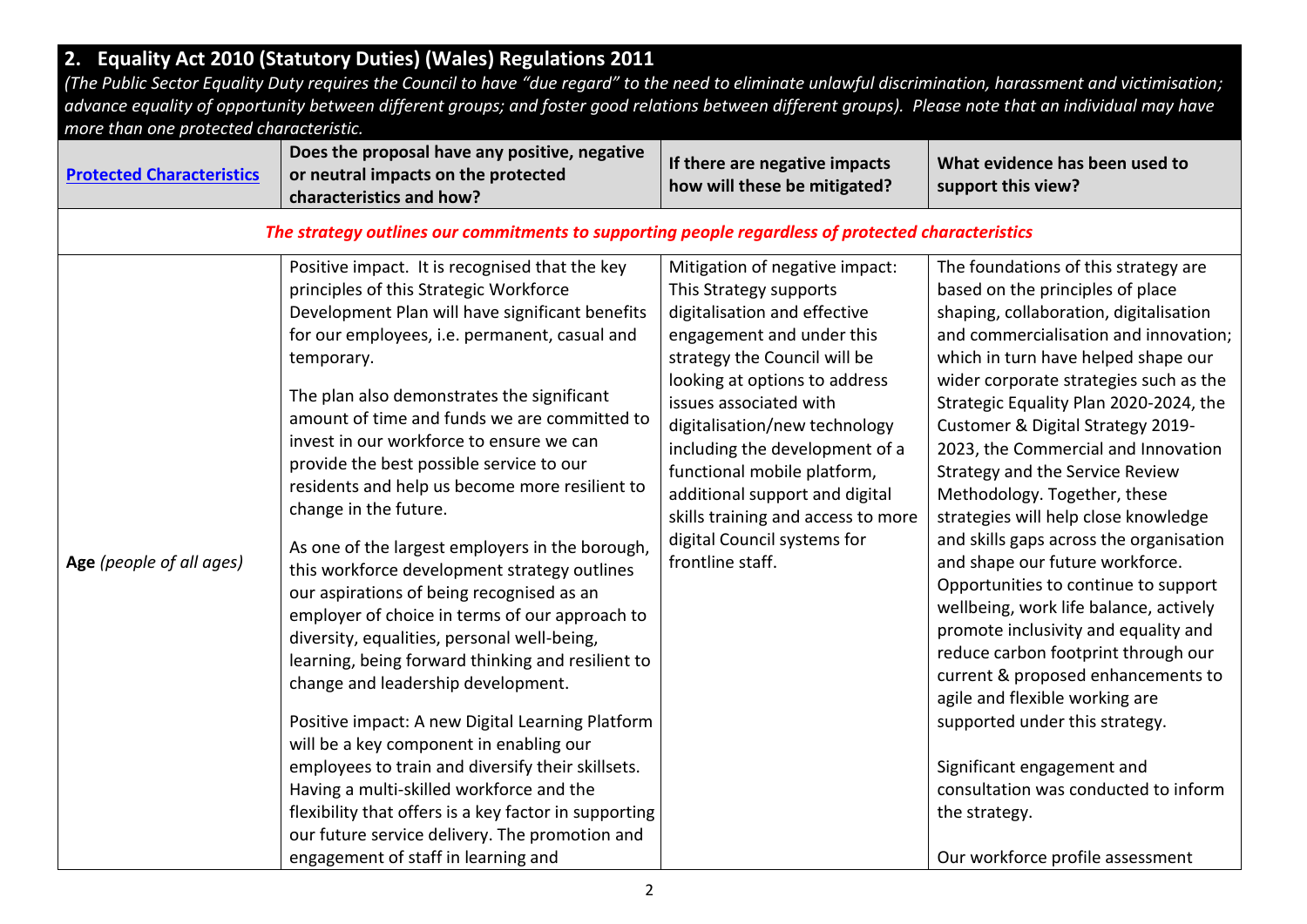| Disability (people with<br>disabilities/ long term<br>conditions)                                                                                                              | development should lead to many benefits for<br>both our colleagues and the Council as a whole.<br>Potential negative impact: Our frontline<br>workforce do not currently have a Council email<br>address or access to Council systems including<br>ITrent Self Service. This can cause inequality of<br>accessibility to information for this group of<br>staff.<br>Negative impact: Some colleagues may have less<br>experience/knowledge of digital platforms and<br>may not have the digital skills to feel confident<br>to use eLearning and digital resources to learn.<br>Positive impact - Strengthening Inclusivity and<br>Equality lies at the heart of this strategy.<br>Potential negative impact: The development of<br>new technology and methods of delivering<br>learning and training digitally could present<br>additional/new challenges to employees with<br>conditions or disabilities. | Mitigation of negative impact:<br>We will ensure our eLearning<br>and digital resources adhere to<br>accessibility guidelines and<br>where necessary alternative<br>means of delivery will be<br>provided i.e. face-to-face | identified an aging workforce and an<br>aging workforce in our front line<br>positions where digital skills and use of<br>technology is not part of their roles.<br>In our staff survey it was noted that<br>57% of respondents listed face-to-face<br>as their preferred method of learning.<br>However, only 3% of respondents<br>listed digital skills as a barrier to<br>learning. |
|--------------------------------------------------------------------------------------------------------------------------------------------------------------------------------|--------------------------------------------------------------------------------------------------------------------------------------------------------------------------------------------------------------------------------------------------------------------------------------------------------------------------------------------------------------------------------------------------------------------------------------------------------------------------------------------------------------------------------------------------------------------------------------------------------------------------------------------------------------------------------------------------------------------------------------------------------------------------------------------------------------------------------------------------------------------------------------------------------------|-----------------------------------------------------------------------------------------------------------------------------------------------------------------------------------------------------------------------------|----------------------------------------------------------------------------------------------------------------------------------------------------------------------------------------------------------------------------------------------------------------------------------------------------------------------------------------------------------------------------------------|
| <b>Gender Reassignment</b><br>(anybody who's gender<br>identity or gender<br>expression is different to the<br>sex they were assigned at<br>birth)<br><b>Marriage or Civil</b> | Positive impact - Strengthening Inclusivity and<br>Equality lies at the heart of this strategy.<br>Positive impact - Strengthening Inclusivity and                                                                                                                                                                                                                                                                                                                                                                                                                                                                                                                                                                                                                                                                                                                                                           |                                                                                                                                                                                                                             |                                                                                                                                                                                                                                                                                                                                                                                        |
| Partnership (people who<br>are married or in a civil<br>partnership)                                                                                                           | Equality lies at the heart of this strategy.                                                                                                                                                                                                                                                                                                                                                                                                                                                                                                                                                                                                                                                                                                                                                                                                                                                                 |                                                                                                                                                                                                                             |                                                                                                                                                                                                                                                                                                                                                                                        |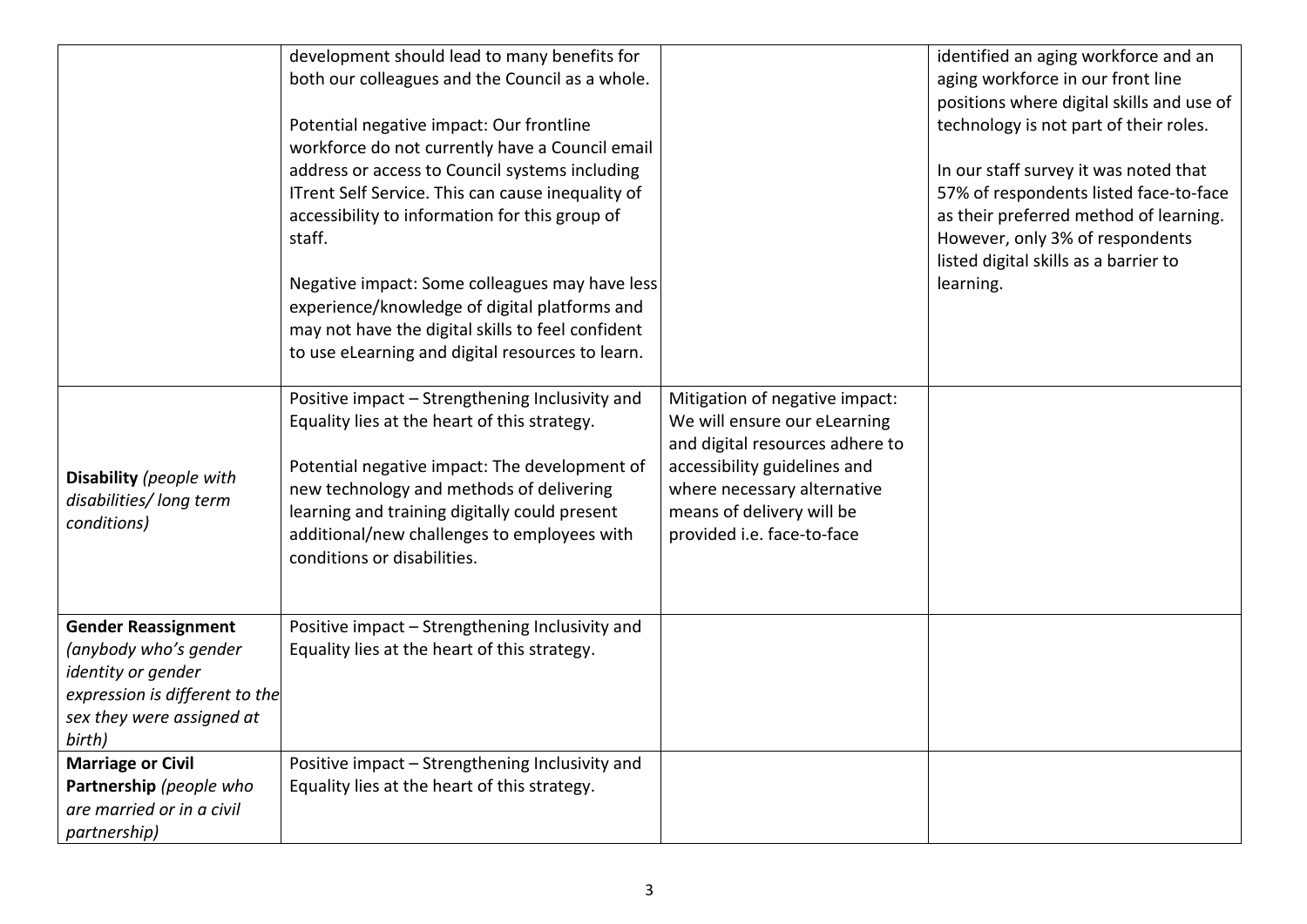| <b>Pregnancy and Maternity</b><br>(women who are pregnant<br>and/or on maternity leave)                    | Positive impact - Strengthening Inclusivity and<br>Equality lies at the heart of this strategy.<br>The Council supports the protections given to<br>staff who are pregnant and/or on maternity<br>leave under UK law.                                                                                                                                                                                               |  |
|------------------------------------------------------------------------------------------------------------|---------------------------------------------------------------------------------------------------------------------------------------------------------------------------------------------------------------------------------------------------------------------------------------------------------------------------------------------------------------------------------------------------------------------|--|
| Race (people from black,<br>Asian and minority ethnic<br>communities and different<br>racial backgrounds)  | Positive impact - Strengthening Inclusivity and<br>Equality lies at the heart of this strategy.<br>Workforce planning will challenge our<br>managers to consider the demographics of<br>their teams, whilst encouraging the<br>development of a more diverse workforce.<br>The Workforce Development Strategy makes<br>specific and targeted links to our Strategic<br>Equality Plan and actions identified within. |  |
| Religion or Belief (people<br>with different religions and<br>beliefs including people<br>with no beliefs) | Positive impact - Strengthening Inclusivity and<br>Equality lies at the heart of this strategy.                                                                                                                                                                                                                                                                                                                     |  |
| Sex (women and men, girls<br>and boys and those who<br>self-identify their gender)                         | Positive impact - Strengthening Inclusivity and<br>Equality lies at the heart of this strategy.                                                                                                                                                                                                                                                                                                                     |  |
| <b>Sexual Orientation</b><br>(lesbian, gay, bisexual,<br>heterosexual, other)                              | Positive impact - Strengthening Inclusivity and<br>Equality lies at the heart of this strategy.                                                                                                                                                                                                                                                                                                                     |  |

#### **3. Socio-economic Duty (Strategic Decisions Only)**

*(The Socio-economic Duty gives us an opportunity to do things differently and put tackling inequality genuinely at the heart of key decision making. Socio-economic disadvantage means living on a low income compared to others in Wales, with little or no accumulated wealth, leading to greater material deprivation, restricting the ability to access basic goods and services)*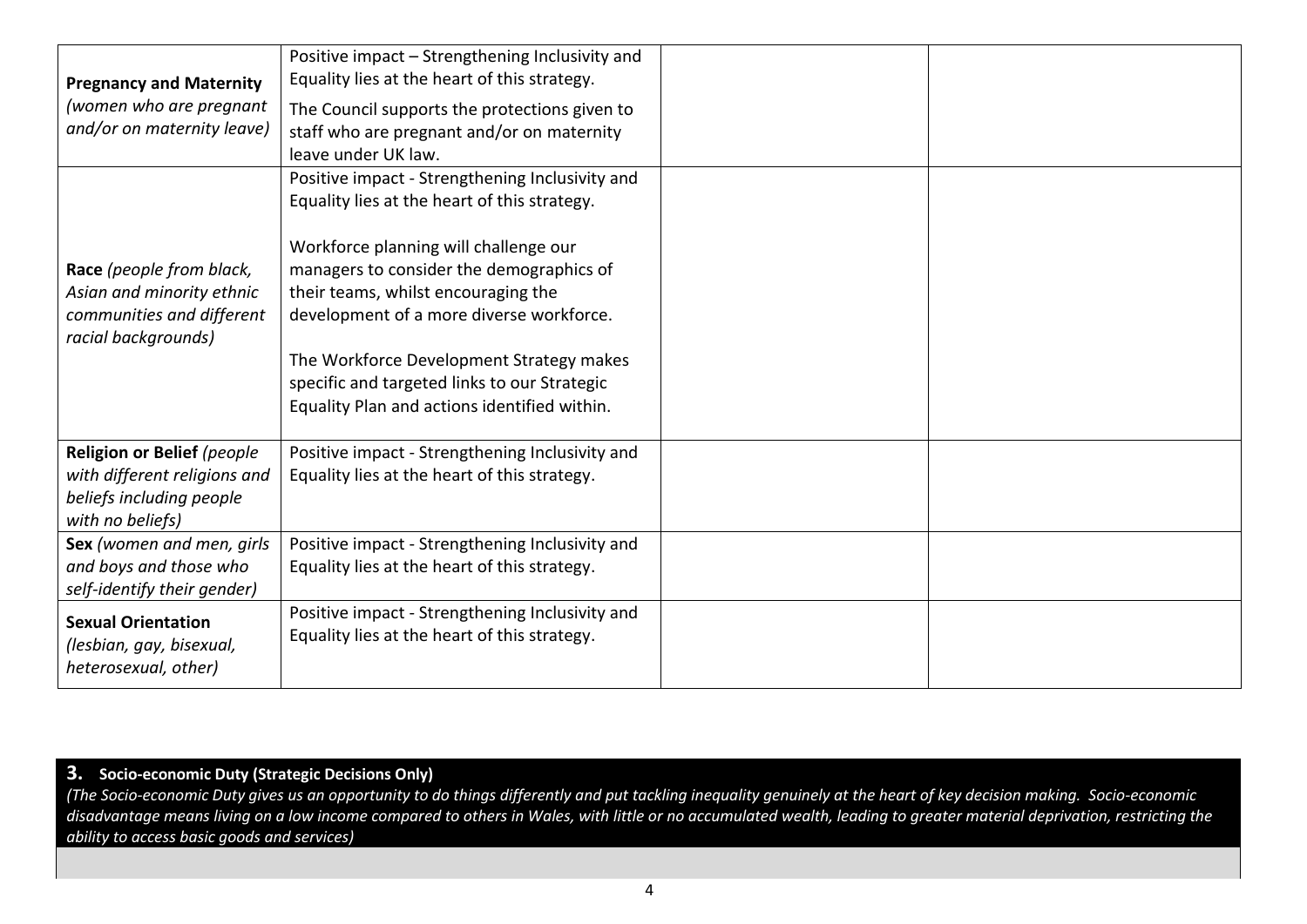|                                                                                                                                       | Please consider these additional vulnerable groups and the impact your proposal may or may not have on them:                                                                                                                                                                                                                                                                                                                                                                                                                                                                                                                                                                                                                                                                                                                                                                                                                                                                                                                                                                                                                                                                                                                                                                                                                                                                                                                              |                                                                                                                                                                                                                           |                                                                                                                                                                                          |
|---------------------------------------------------------------------------------------------------------------------------------------|-------------------------------------------------------------------------------------------------------------------------------------------------------------------------------------------------------------------------------------------------------------------------------------------------------------------------------------------------------------------------------------------------------------------------------------------------------------------------------------------------------------------------------------------------------------------------------------------------------------------------------------------------------------------------------------------------------------------------------------------------------------------------------------------------------------------------------------------------------------------------------------------------------------------------------------------------------------------------------------------------------------------------------------------------------------------------------------------------------------------------------------------------------------------------------------------------------------------------------------------------------------------------------------------------------------------------------------------------------------------------------------------------------------------------------------------|---------------------------------------------------------------------------------------------------------------------------------------------------------------------------------------------------------------------------|------------------------------------------------------------------------------------------------------------------------------------------------------------------------------------------|
| Single parents and vulnerable families<br>People with low literacy/numeracy<br>Pensioners<br>Looked after children<br>Homeless people | $\triangleright$ Carers<br>$\triangleright$ Armed Forces Community<br>Students<br>Single adult households<br>People misusing substances                                                                                                                                                                                                                                                                                                                                                                                                                                                                                                                                                                                                                                                                                                                                                                                                                                                                                                                                                                                                                                                                                                                                                                                                                                                                                                   | $\triangleright$ People who have experienced the asylum system<br>People of all ages leaving a care setting<br>People living in the most deprived areas in Wales (WIMD)<br>People involved in the criminal justice system |                                                                                                                                                                                          |
| Socio-economic<br><b>Disadvantage</b>                                                                                                 | Does the proposal have any positive, negative or neutral<br>impacts on the following and how?                                                                                                                                                                                                                                                                                                                                                                                                                                                                                                                                                                                                                                                                                                                                                                                                                                                                                                                                                                                                                                                                                                                                                                                                                                                                                                                                             | If there are negative impacts<br>how will these be mitigated?                                                                                                                                                             | What evidence has been<br>used to support this view?                                                                                                                                     |
| Low Income / Income<br>Poverty (cannot afford to<br>maintain regular<br>payments such as bills,<br>food, clothing, transport<br>etc.) | Positive impact: The changing landscape in public health,<br>politics, economics, technology, demography, environmental<br>impact mitigation and social attitudes are influencing how we<br>resource the Council. With concerns over skills shortages, an<br>aging workforce and increasing competition to attract talent to<br>the Council, a strategically planned approach to workforce<br>development is necessary to align strategy, processes and<br>people. This includes a non-guaranteed hours' review to<br>restrict/limit the use of casual zero hours contracts moving<br>forward and thus provide more sustainable employment<br>opportunities.<br>Under this strategy, we will seek to address the challenges<br>identified in our stakeholder engagement through the further<br>development of our recruitment strategies and procedures. We<br>will explore and develop new initiatives to enhance work<br>opportunities for our residents, utilising government funded<br>employment programmes to widen our provision of<br>apprenticeships, work placements and work experience<br>opportunities.<br>The Council supports payment of the foundation living wage<br>which supports young people starting in modern apprenticeship<br>roles and colleagues in entry level positions to be paid a living<br>wage. It is noted that this is often more than what is offered for<br>comparable roles in the private sector. |                                                                                                                                                                                                                           | The Council's Pay policy<br>Statement 2021.<br><b>Workforce Partnership</b><br>Council (WPC) Agreement<br>on the acceptable use of<br><b>Non Guaranteed Hours</b><br>Arrangements (NGHA) |
| Low and/or No Wealth                                                                                                                  | Positive impact as above - Non Guaranteed Hours                                                                                                                                                                                                                                                                                                                                                                                                                                                                                                                                                                                                                                                                                                                                                                                                                                                                                                                                                                                                                                                                                                                                                                                                                                                                                                                                                                                           |                                                                                                                                                                                                                           |                                                                                                                                                                                          |
| (enough money to meet                                                                                                                 | Arrangements (NGHA) Review and sustainable employment                                                                                                                                                                                                                                                                                                                                                                                                                                                                                                                                                                                                                                                                                                                                                                                                                                                                                                                                                                                                                                                                                                                                                                                                                                                                                                                                                                                     |                                                                                                                                                                                                                           |                                                                                                                                                                                          |
| basic living costs and pay                                                                                                            | opportunities.                                                                                                                                                                                                                                                                                                                                                                                                                                                                                                                                                                                                                                                                                                                                                                                                                                                                                                                                                                                                                                                                                                                                                                                                                                                                                                                                                                                                                            |                                                                                                                                                                                                                           |                                                                                                                                                                                          |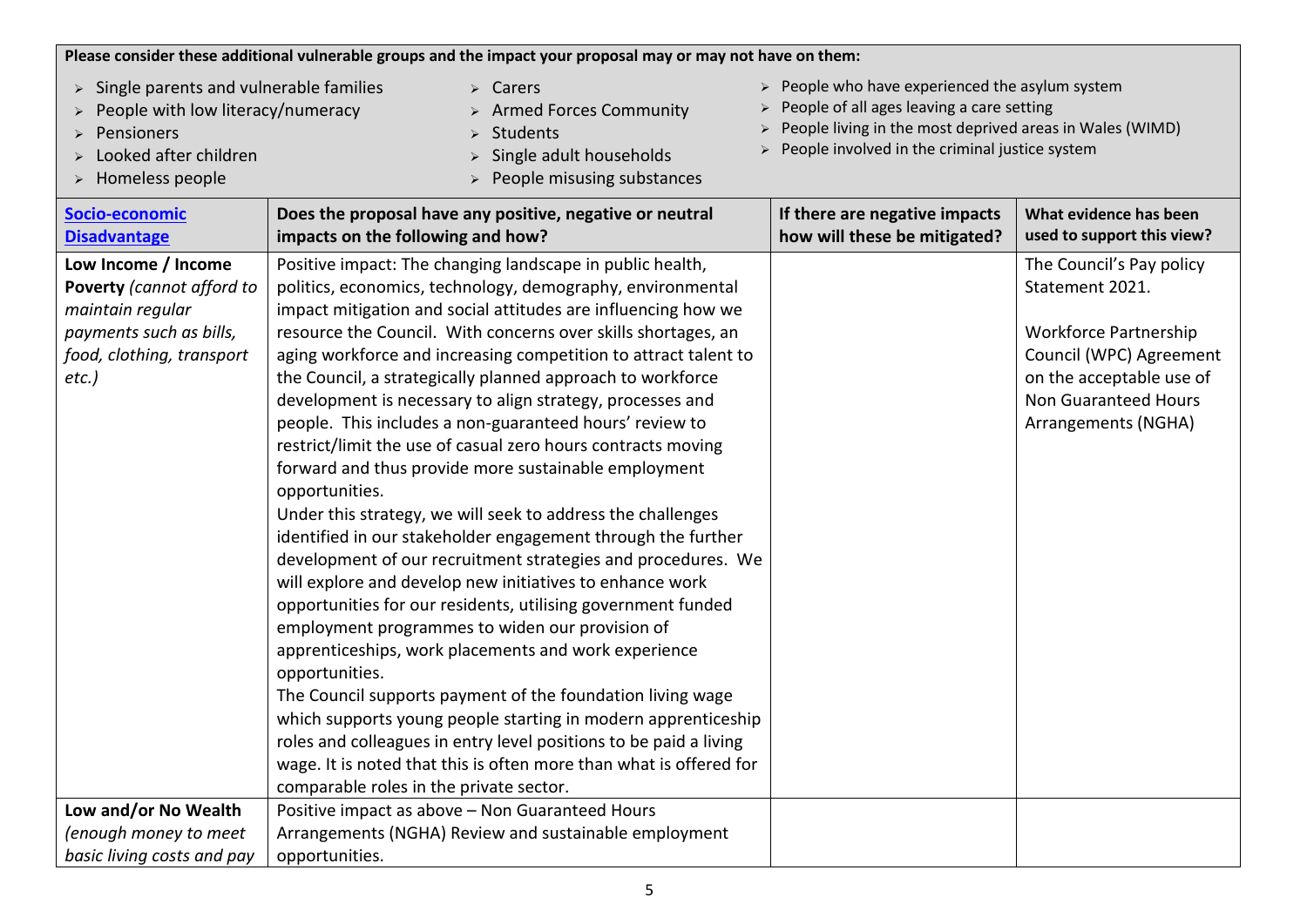| bills but have no savings      |                                                                   |                               |                          |
|--------------------------------|-------------------------------------------------------------------|-------------------------------|--------------------------|
| to deal with any               |                                                                   |                               |                          |
| unexpected spends and          |                                                                   |                               |                          |
| no provisions for the          |                                                                   |                               |                          |
| future)                        |                                                                   |                               |                          |
| <b>Material Deprivation</b>    | Neutral impact                                                    |                               |                          |
| (unable to access basic        |                                                                   |                               |                          |
| goods and services i.e.        |                                                                   |                               |                          |
| financial products like life   |                                                                   |                               |                          |
| insurance, repair/replace      |                                                                   |                               |                          |
| broken electrical goods,       |                                                                   |                               |                          |
| warm home, hobbies etc.)       |                                                                   |                               |                          |
| <b>Area Deprivation (where</b> | Positive impact. As stated above, the changing landscape in       | Front line working            | Categorisation data      |
| you live (rural areas),        | public health, politics, economics, technology, demography,       | opportunities exist           | collected as part of the |
| where you work                 | environmental impact mitigation and social attitudes are          | throughout the County         | Agile Working Corporate  |
| (accessibility of public       | influencing how we resource the Council. Under this strategy,     | Borough, providing choice     | Review has evidenced the |
| transport) Impact on the       | this will include the development of agile working solutions to   | and options for people to     | number of roles within   |
| environment?                   | meet our ever changing service needs. This can provide choice     | work locally and within a     | each category of work.   |
|                                | for many as to where they work and opportunity to attain a job    | reasonable proximity to their |                          |
|                                | of choice is enhanced.                                            | home.                         |                          |
|                                |                                                                   |                               |                          |
|                                | Possible negative impact: It is recognised that some job roles    |                               |                          |
|                                | will not support agile working and these front line opportunities |                               |                          |
|                                | may remain inaccessible for some.                                 |                               |                          |
|                                |                                                                   |                               |                          |
| Socio-economic                 | Neutral impact                                                    |                               |                          |
| <b>Background</b>              |                                                                   |                               |                          |
| (social class i.e. parents     |                                                                   |                               |                          |
| education, employment          |                                                                   |                               |                          |
| and income)                    |                                                                   |                               |                          |
| Socio-economic                 | Positive impact - as above                                        |                               |                          |
| Disadvantage                   |                                                                   |                               |                          |
| (What cumulative impact        |                                                                   |                               |                          |
| will the proposal have on      |                                                                   |                               |                          |
| people or groups because       |                                                                   |                               |                          |
| of their protected             |                                                                   |                               |                          |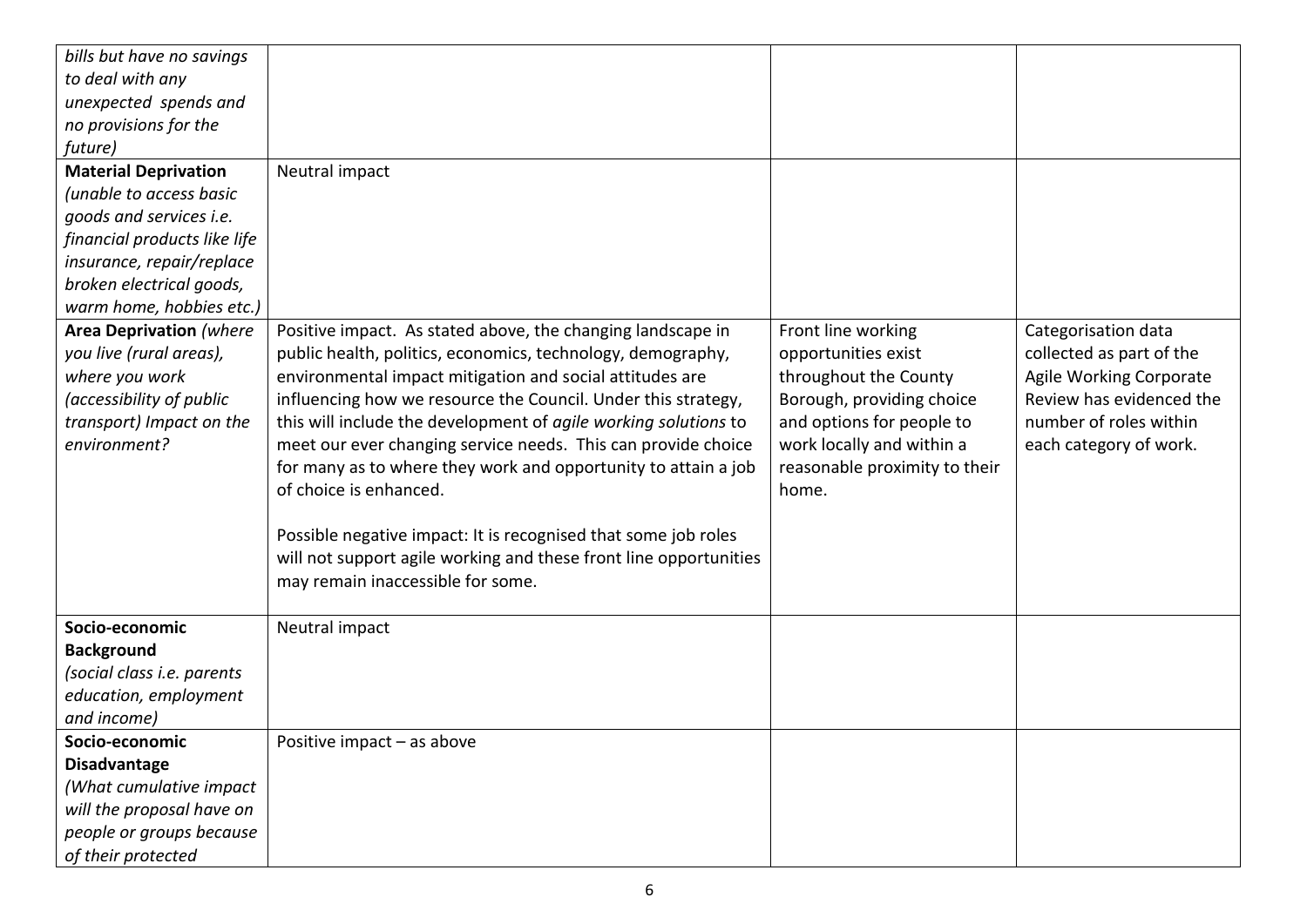| characteristic(s) or     |  |  |
|--------------------------|--|--|
| vulnerability or because |  |  |
| they are already         |  |  |
| disadvantaged)           |  |  |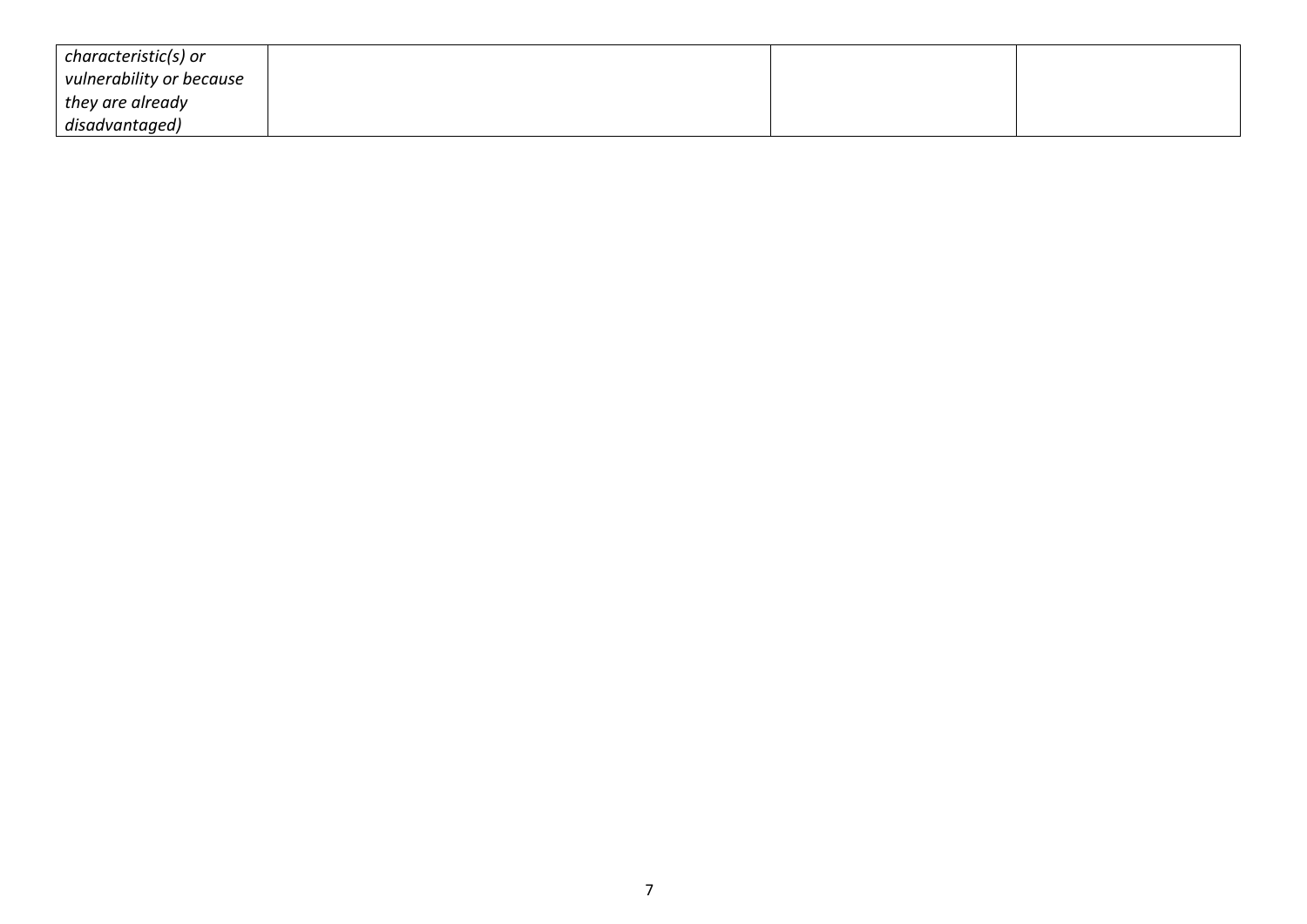# **4. Corporate Plan – Council's Well-being Objectives**

(How does your proposal deliver against any/all of the Council's Well-being Objectives? Which in turn support the national well-being goals for Wales as *outlined in the Well-being of Future Generations (Wales) Act 2015. Are there any impacts (positive, negative or neutral? If there are negative impacts how have these been mitigated?) [Well-being Objectives](https://www.caerphilly.gov.uk/CaerphillyDocs/Council-and-democracy/Corporate_Plan_2018-2023.aspx)*

| <b>Objective 1</b> - Improve education opportunities     | Positive impact - the strategy supports a centrally co-ordinated learning & development function<br>and the exploration of a digital learning platform.                                                                                                                                                                          |
|----------------------------------------------------------|----------------------------------------------------------------------------------------------------------------------------------------------------------------------------------------------------------------------------------------------------------------------------------------------------------------------------------|
| for all                                                  | The strategy includes the section 'Managing talent and creating opportunity'. In this section our<br>actions include the development our employment programmes creating opportunities for people in<br>our communities to access training, work placements and employment.                                                       |
| <b>Objective 2</b> - Enabling employment                 | Positive impact - through the creation of more substantial and sustainable employment linked to a<br>non-guaranteed hours review; the provision of the foundation living wage and strengthening of our<br>employment programmes to widen our provision of apprenticeships, work placements and work<br>experience opportunities. |
| <b>Objective 3</b> - Address the availability, condition |                                                                                                                                                                                                                                                                                                                                  |
| and sustainability of homes throughout the               | N/A                                                                                                                                                                                                                                                                                                                              |
| county borough and provide advice, assistance            |                                                                                                                                                                                                                                                                                                                                  |
| or support to help improve people's well-being           |                                                                                                                                                                                                                                                                                                                                  |
| Objective 4 - Promote a modern, integrated and           |                                                                                                                                                                                                                                                                                                                                  |
| sustainable transport system that increases              | N/A                                                                                                                                                                                                                                                                                                                              |
| opportunity, promotes prosperity and minimises           |                                                                                                                                                                                                                                                                                                                                  |
| the adverse impact on the environment                    |                                                                                                                                                                                                                                                                                                                                  |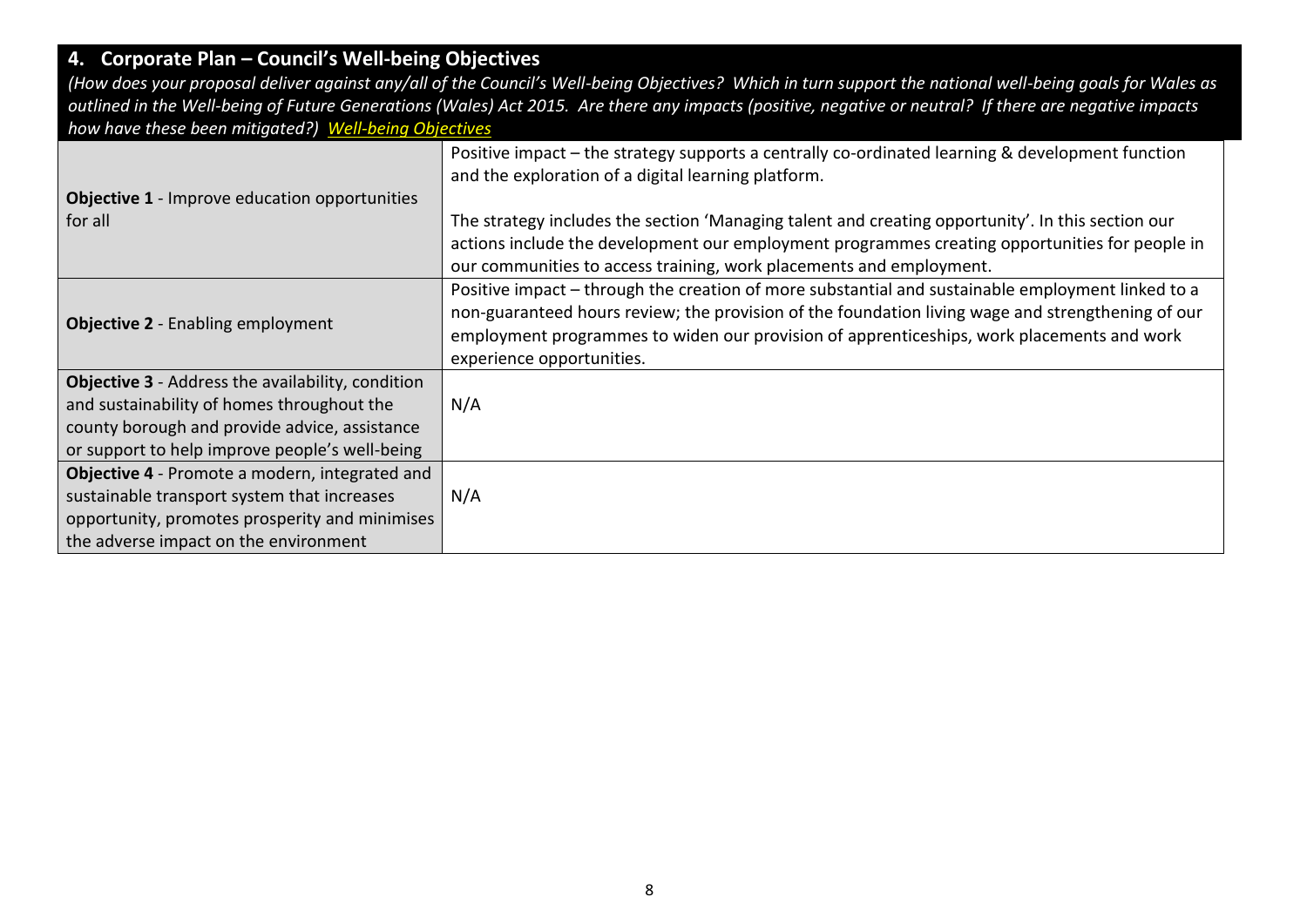| <b>Objective 5</b> - Creating a county borough that | N/A – will be addressed through the Council's Wellbeing Strategy                                   |
|-----------------------------------------------------|----------------------------------------------------------------------------------------------------|
| supports healthy lifestyle in accordance with the   |                                                                                                    |
| Sustainable Development principle with in the       |                                                                                                    |
| Well-being of Future Generations (Wales) Act        |                                                                                                    |
| 2015                                                |                                                                                                    |
| Objective 6 - Support citizens to remain            | Positive impact in an employee context for the reasons stated in this Integrated Impact Assessment |
| independent and improve                             | (IIA) and the comprehensive content of the Workforce Development Strategy.                         |
| their well-being                                    |                                                                                                    |

## **4a. Links to any other relevant Council Policy**

*(How does your proposal deliver against any other relevant Council Policy?)*

Transformation Strategy 2020 Corporate Plan 2018 – 2023 Wellbeing Plan (under development) – 2018 – 2023 Wellbeing Strategy 2021-2024 Strategic Equality Plan 2020-2024 Welsh Language Standards My Time Process

The foundations of this Workforce Development Strategy are based on the principles of place shaping, collaboration, digitalisation and commercialisation and innovation; which in turn have also helped shape our wider corporate strategies such as the Strategic Equality Plan 2020-2024, the Customer & Digital Strategy 2019-2023, the Commercial and Innovation Strategy and the Service Review Methodology.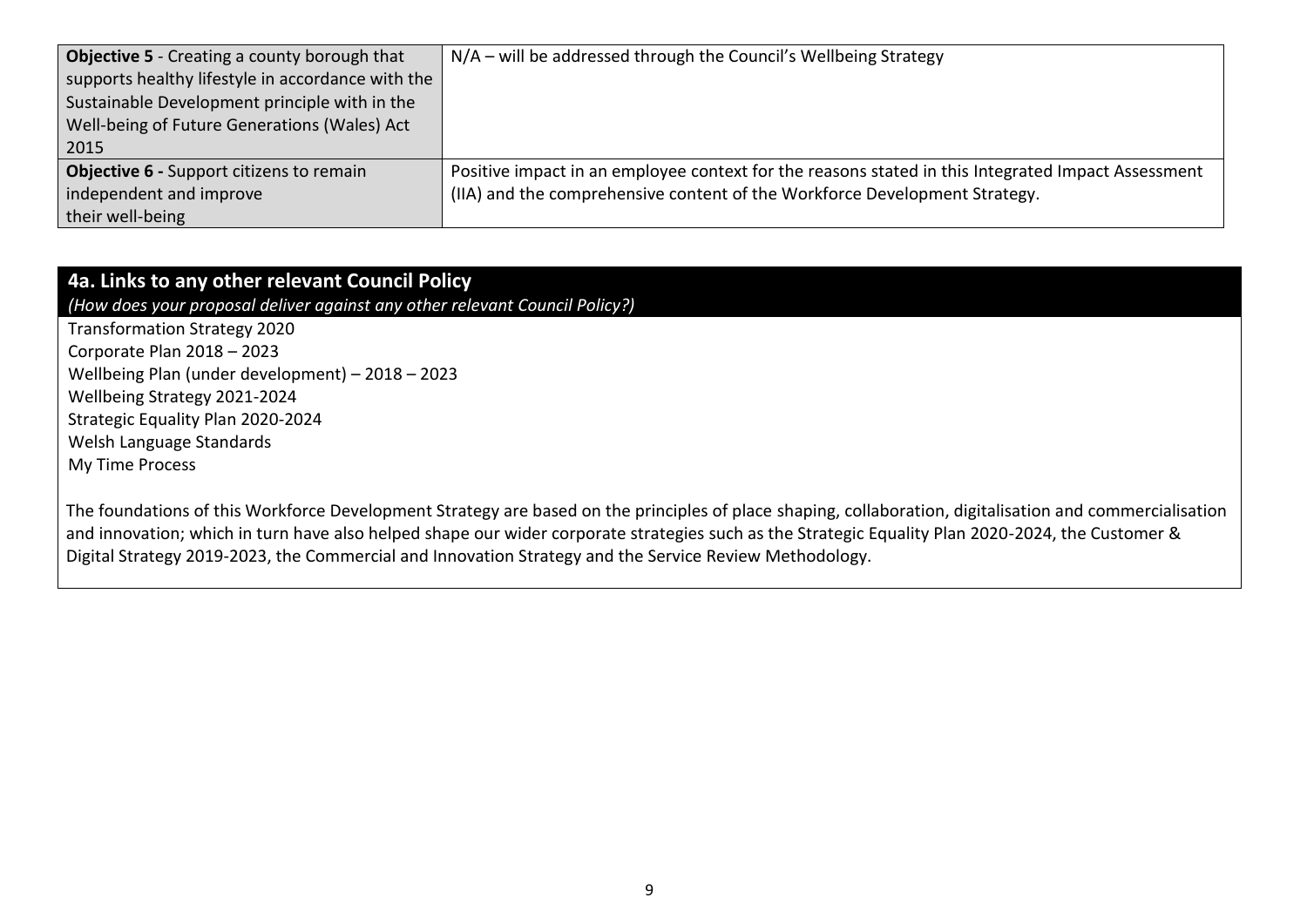| 5. Well-being of Future Generations (Wales) Act 2015 - The Five Ways of Working (ICLIP)<br>(Also known as the sustainable development principles. The Act requires the Council to consider how any proposal improves the economic, social,<br>environmental and cultural well-being of Wales using the five ways of working as a baseline) |                                                                                                                                                                                                                                                                                                                                                                                                                                                                                                                                                                         |  |
|--------------------------------------------------------------------------------------------------------------------------------------------------------------------------------------------------------------------------------------------------------------------------------------------------------------------------------------------|-------------------------------------------------------------------------------------------------------------------------------------------------------------------------------------------------------------------------------------------------------------------------------------------------------------------------------------------------------------------------------------------------------------------------------------------------------------------------------------------------------------------------------------------------------------------------|--|
| <b>Ways of Working</b>                                                                                                                                                                                                                                                                                                                     | How have you used the Sustainable Development Principles in forming the proposal?                                                                                                                                                                                                                                                                                                                                                                                                                                                                                       |  |
| <b>Long Term</b>                                                                                                                                                                                                                                                                                                                           | Consider the long-term impact of the proposal on the ability of communities to secure their well-being.                                                                                                                                                                                                                                                                                                                                                                                                                                                                 |  |
|                                                                                                                                                                                                                                                                                                                                            | This Strategy offers a comprehensive programme of support staff and development when combined with the Council's Wellbeing<br>Strategy will have a long term positive impact on the work community.                                                                                                                                                                                                                                                                                                                                                                     |  |
| Prevention                                                                                                                                                                                                                                                                                                                                 | Consider how the proposal is preventing problems from ocurring or getting worse                                                                                                                                                                                                                                                                                                                                                                                                                                                                                         |  |
|                                                                                                                                                                                                                                                                                                                                            | The Workforce Planning requirement of this Strategy will support succession planning, a well-trained and motivated workforce that is<br>fit for the future. A motivated, valued and confident workforce whose development needs are fulfilled will improve mental health<br>and well-being.                                                                                                                                                                                                                                                                             |  |
| Integration                                                                                                                                                                                                                                                                                                                                | Consider how your proposal will impact on other services provided in our communities (these might be Council services or services delivered by<br>other organisations or groups)                                                                                                                                                                                                                                                                                                                                                                                        |  |
|                                                                                                                                                                                                                                                                                                                                            | The foundations of this strategy are based on the principles of placeshaping, collaboration, digitalisation and commercialisation and<br>innovation; which in turn have helped shape our wider corporate strategies such as the Strategic Equality Plan 2020-2024, the<br>Customer & Digital Strategy 2019-2023, the Commercial and Innovation Strategy and the Service Review Methodology. Together,<br>these strategies will help close knowledge and skills gaps across the organisation and shape our future workforce and improved<br>services to our communities. |  |
| <b>Collaboration</b>                                                                                                                                                                                                                                                                                                                       | Consider how you are working with Council services or services delivered by other organisations or groups in our communities.                                                                                                                                                                                                                                                                                                                                                                                                                                           |  |
|                                                                                                                                                                                                                                                                                                                                            | The effective implementation of this Strategy requires all parties to accept and own their individual responsibilities as outlined in this<br>Strategy. It includes working collaboratively with Welsh Government, external employment/placement providers, Schools,<br>Universities and Colleges, equality champions such as Stonewall and our Union colleagues. The collaboration list in the effective<br>implementation of this strategy is fluid and extensive.                                                                                                    |  |
| Involvement                                                                                                                                                                                                                                                                                                                                | Consider how you involve people who have an interest in this proposal and ensure that they represent the diversity of our communities.<br>This is an inward looking strategy and wider consultation with the community has not taken place in this context. The Strategy is<br>however based on the extensively consulted Strategies referred to in the Integration Section above.                                                                                                                                                                                      |  |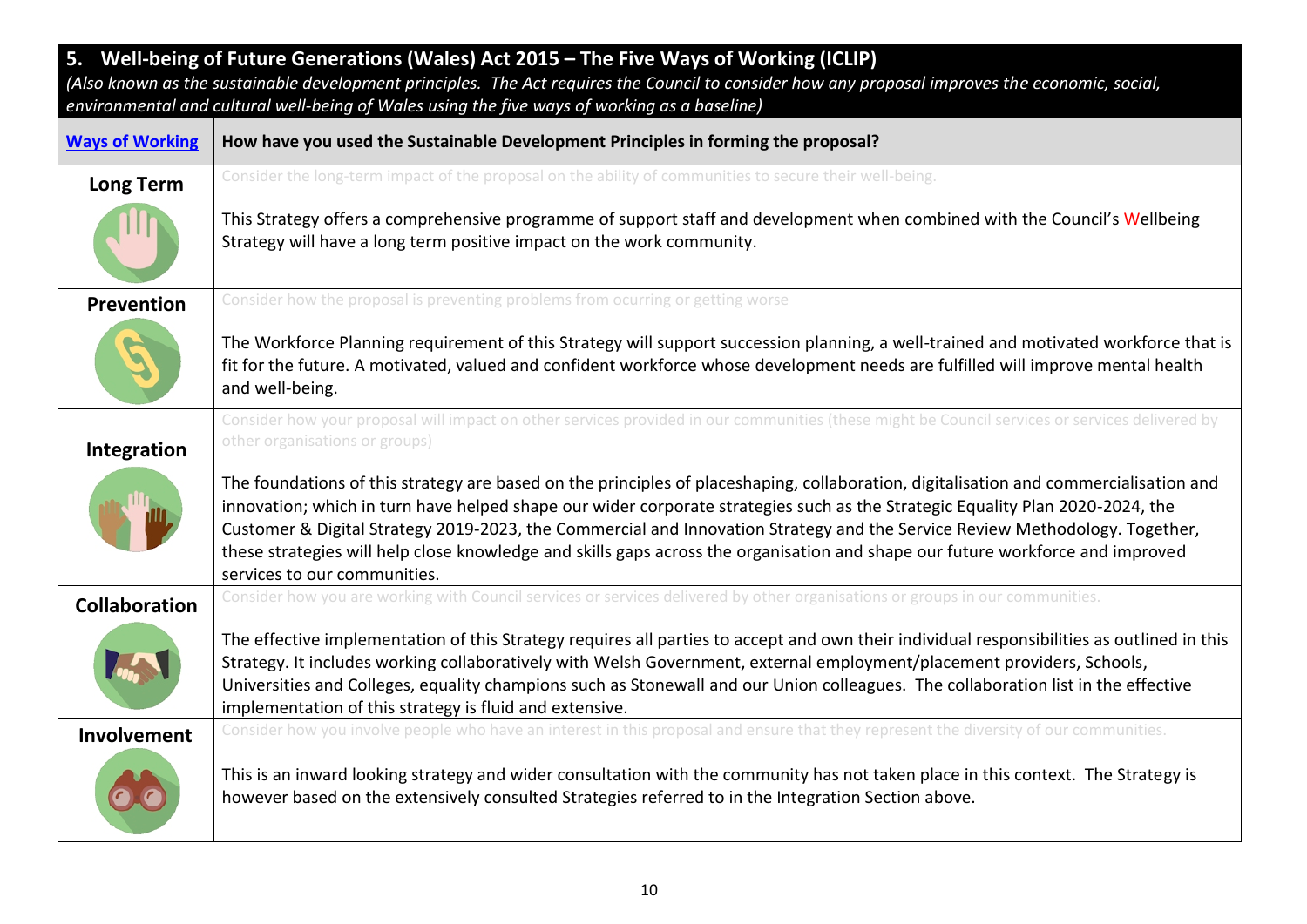| Well-being of Future Generations (Wales) Act 2015<br>6.                                                                                                                                                                                                                                                                                                                                                                                                                                  |                                                                                                                                                                                                                                                                                                                                                                                                               |  |  |
|------------------------------------------------------------------------------------------------------------------------------------------------------------------------------------------------------------------------------------------------------------------------------------------------------------------------------------------------------------------------------------------------------------------------------------------------------------------------------------------|---------------------------------------------------------------------------------------------------------------------------------------------------------------------------------------------------------------------------------------------------------------------------------------------------------------------------------------------------------------------------------------------------------------|--|--|
| <b>Well-being Goals</b>                                                                                                                                                                                                                                                                                                                                                                                                                                                                  | Does the proposal maximise our contribution to the Well-being Goal and how?                                                                                                                                                                                                                                                                                                                                   |  |  |
| <b>A Prosperous Wales</b><br>An innovative, productive and low carbon society which<br>recognises the limits of the global environment and<br>therefore uses resources efficiently and proportionately<br>(including acting on climate change); and which develops a<br>skilled and well-educated population in an economy which<br>generates wealth and provides employment opportunities,<br>allowing people to take advantage of the wealth generated<br>through securing decent work | Efficient use of resources, skilled, educated people generates wealth and provides jobs<br>Yes it does as outlined in this IIA.                                                                                                                                                                                                                                                                               |  |  |
| <b>A Resilient Wales</b><br>A nation which maintains and enhances a biodiverse<br>natural environment healthy functioning ecosystems that<br>support social, economic and ecological resilience and the<br>capacity to adapt to change (for climate change)                                                                                                                                                                                                                              | Maintain and enhance biodiversity and ecosystems that support resilience and can adapt to change (e.g.<br>climate change). Have you considered the environmental impact your proposal will have and have you<br>completed an Environmental Impact Assessment or Strategic Environmental Assessment if required?<br>N/A                                                                                        |  |  |
| <b>A Healthier Wales</b><br>A society in which people's physical and mental well-being<br>is maximised and in which choices and behaviours that<br>benefit future health are understood                                                                                                                                                                                                                                                                                                  | People's physical and mental well-being is maximised and health impacts are understood<br>Considered more comprehensively under the Council's Wellbeing Strategy that will compliment this<br>Workforce Development Strategy.                                                                                                                                                                                 |  |  |
| <b>A More Equal Wales</b><br>A society that enables people to fulfil their potential no<br>matter what their background or circumstances (including<br>their socio-economic background and circumstances)                                                                                                                                                                                                                                                                                | People can fulfil their potential no matter what their background or circumstances. This includes the<br>protected characteristics listed in Q2 above. Also consider the cumulative impacts.<br>Strengthening our commitment to Inclusivity and Equality lies at the heart of this Strategy.                                                                                                                  |  |  |
| <b>A Wales of Cohesive Communities</b><br>Attractive, viable, safe and well-connected communities                                                                                                                                                                                                                                                                                                                                                                                        | Communities are attractive, viable, safe and well connected.<br>N/A                                                                                                                                                                                                                                                                                                                                           |  |  |
| A Wales of Vibrant Culture and Thriving Welsh Language<br>A society that promotes and protects culture, heritage and<br>the Welsh language, and which encourages people to<br>participate in the arts, and sports and recreation                                                                                                                                                                                                                                                         | Culture, heritage and the Welsh language are promoted and protected. People are encouraged to<br>participate in sport, art and recreation.<br>N/A                                                                                                                                                                                                                                                             |  |  |
| <b>A Globally Responsible Wales</b><br>A nation which, when doing anything to improve the<br>economic, social, environmental and cultural well-being of<br>Wales, takes account of whether doing such a thing may<br>make a positive contribution to global well-being                                                                                                                                                                                                                   | Taking account of impact on global well-being when considering local social, economic and environmental<br>well-being. Have you considered the environmental impact your proposal will have and have you<br>completed an Environmental Impact Assessment or Strategic Environmental Assessment if required?<br>Yes, in the context of the agile working agenda and sustainable employment opportunities, etc. |  |  |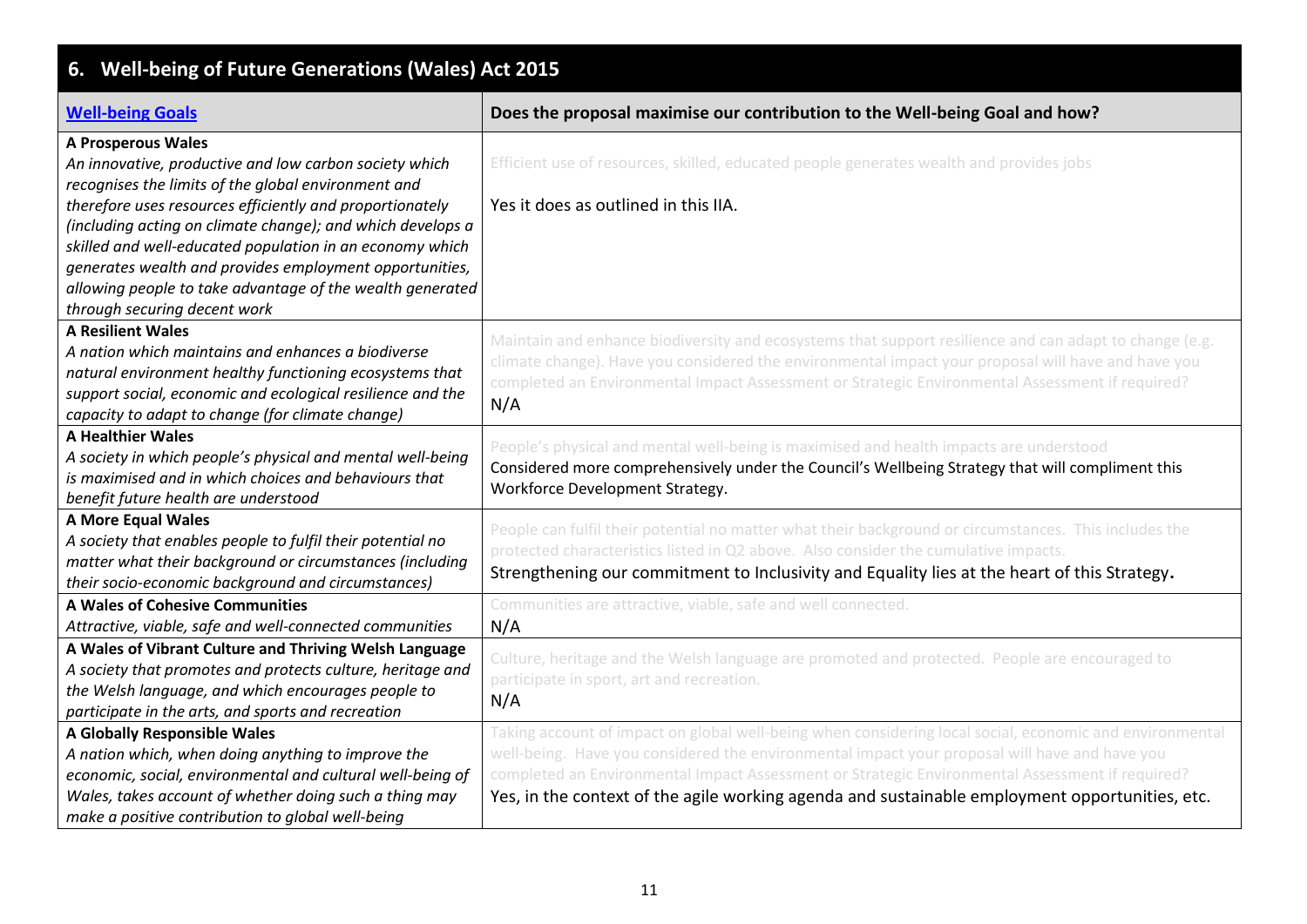#### **Requirement Does the proposal have any positive, negative or neutral impacts on the following and how? If there are negative impacts how will these be mitigated? What evidence has been used to support this view?**  *e.g the WESP, TAN20, LDP,* Pupil Level Annual School Census **Links with Welsh Government's [Cymraeg 2050 Strategy](https://gov.wales/sites/default/files/publications/2018-12/cymraeg-2050-welsh-language-strategy.pdf) and CCBC's [Five Year Welsh Language Strategy](https://www.caerphilly.gov.uk/My-Council/Strategies,-plans-and-policies/Equalities/Welsh-Language-Strategy)  [2017-2022](https://www.caerphilly.gov.uk/My-Council/Strategies,-plans-and-policies/Equalities/Welsh-Language-Strategy)** and the **[Language Profile](https://www.caerphilly.gov.uk/CaerphillyDocs/Equalities/Welsh_Language_Profile_2016.aspx)** Neutral impact. **Compliance with the [Welsh Language](https://www.caerphilly.gov.uk/CaerphillyDocs/Equalities/ComplianceNotice.aspx)  [Standards.](https://www.caerphilly.gov.uk/CaerphillyDocs/Equalities/ComplianceNotice.aspx)**  *Specifically Standards 88 - 93*  Positive impact. The Workforce Development Strategy identifies the need to fulfil our commitments to developing Welsh Language and specifically references Equality Objective 6 of the Strategic Equality Plan which outlines our priority actions for Welsh Language training and training delivered through the medium of Welsh (Standards 130-132) **Opportunities to promote the Welsh language** *e.g. status, use of Welsh language services, use of Welsh in everyday life in work / community* Neutral impact **Opportunities for persons to use the Welsh language** *e.g. staff, residents and visitors* Neutral impact **Treating the Welsh language no less favourably than the English language** Neutral impact

**7. Welsh Language (Wales) Measure 2011 and Welsh Language Standards** 

*(The Welsh Language Measure 2011 and the Welsh Language Standards require the Council to have 'due regard' for the positive or negative impact a proposal may have on opportunities to use the Welsh language and ensuring the Welsh language is treated no less favourably than the English language) Policy Making Standards - [Good Practice Advice Document](http://sc-aptdken2/KENTICO10/getattachment/b33d6f35-d70e-4d8d-917d-cc0e4abe2624/Policy-Making-Standards-Advisory-Document.aspx)*



**7a. Having considered the impacts above, how has the proposal been developed so that there are positive effects, or increased positive effects on (a)**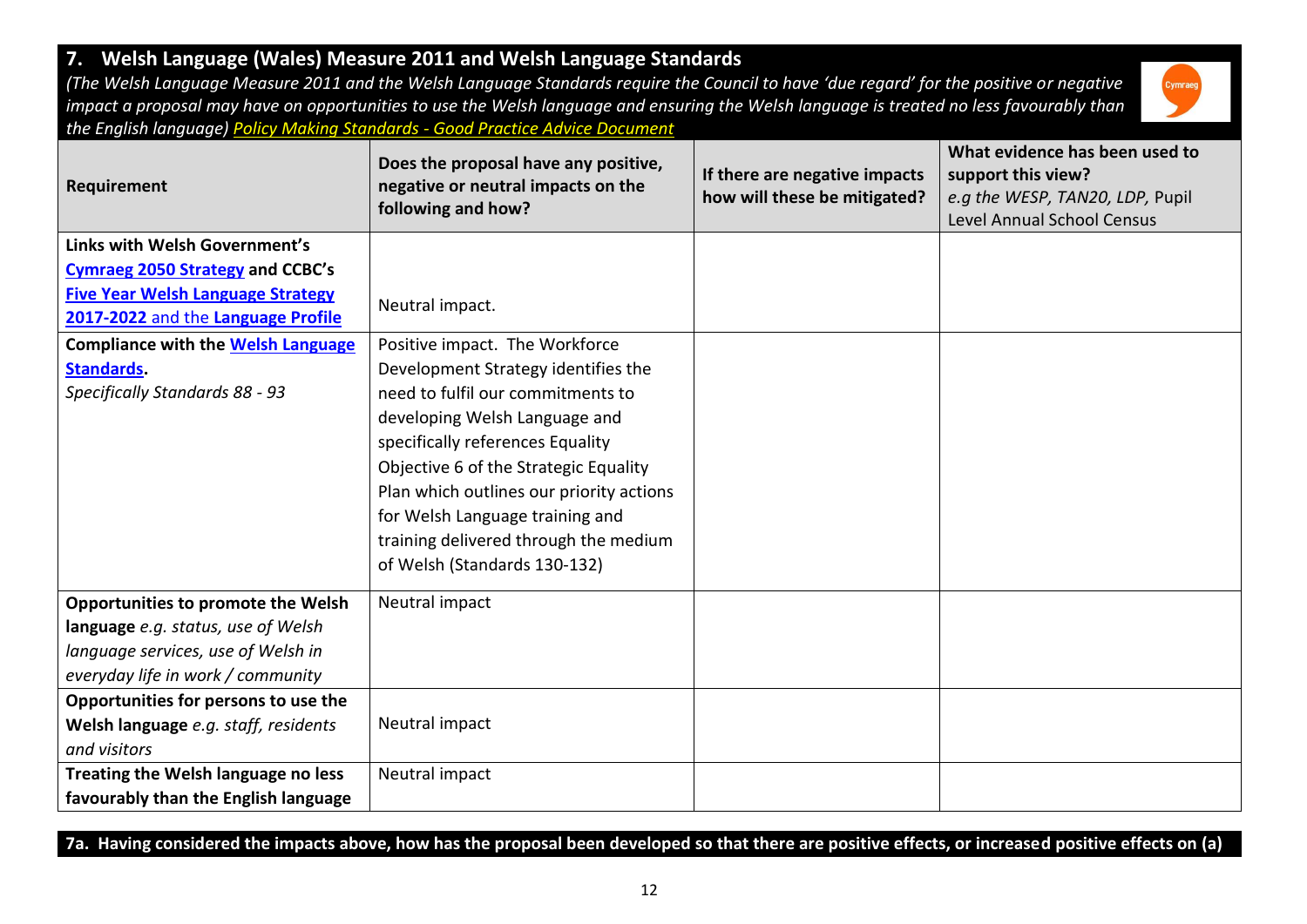#### **opportunities for persons to use the Welsh language, and b) treating the Welsh language no less favourably than the English language.**

Impact on the use of Welsh, sustainability of Welsh speaking communities, numbers and/or percentages of Welsh speakers, fluency and confidence of Welsh speakers and learners to use Welsh, transmission of Welsh at home/from one generation to the next, using Welsh in the workplace, increase Welsh language digital media infrastructure and/or media, promoting Welsh in everyday life and its status

The Workforce Development Strategy identifies the need to fulfil our commitments to developing Welsh Language and specifically references Equality Objective 6 of the Strategic Equality Plan which outline the priority actions for Welsh Language training.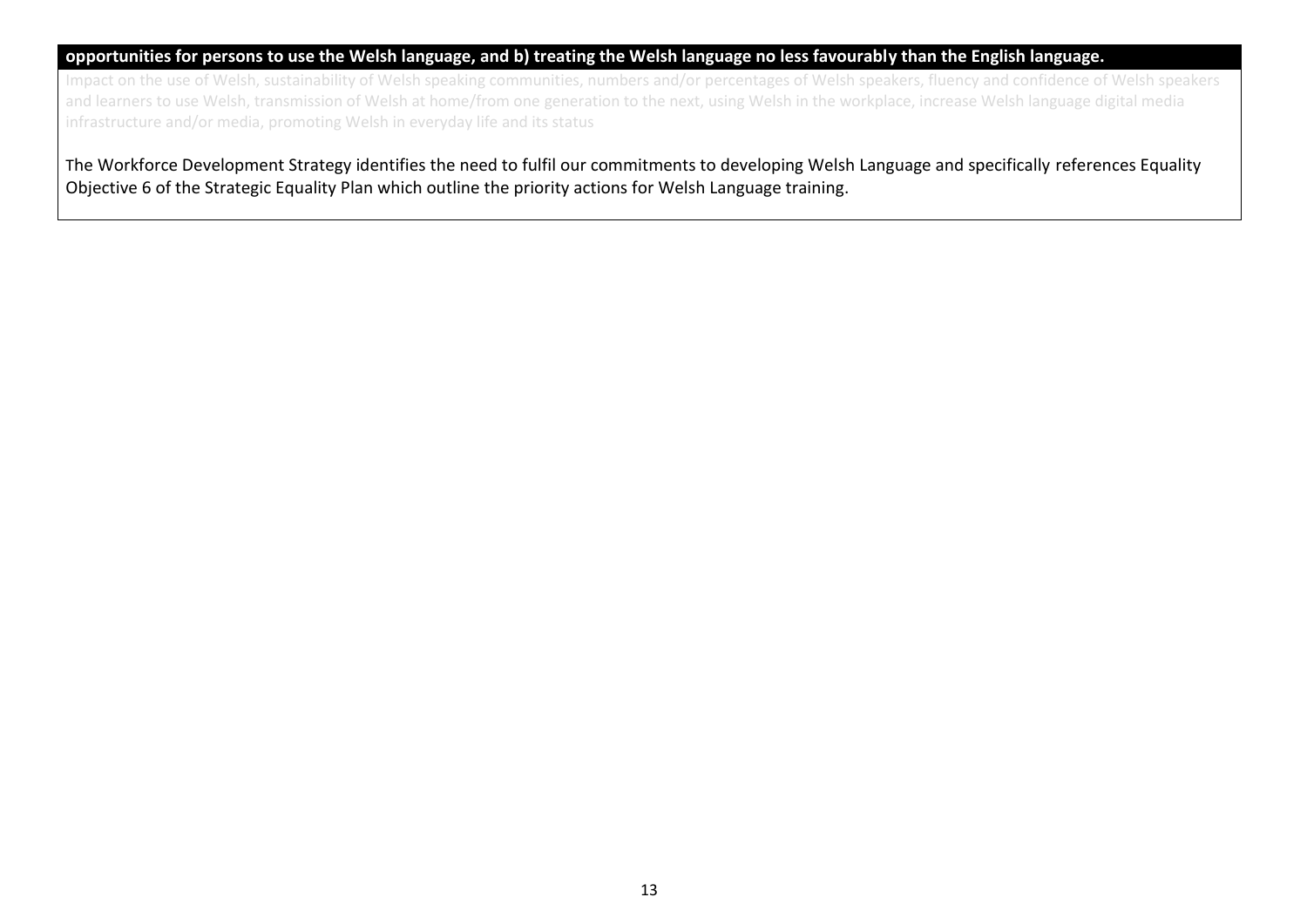## **8. Data and Information**

*(What data or other evidence has been used to inform the development of the proposal? Evidence may include the outcome of previous consultations, existing databases, pilot projects, review of customer complaints and compliments and or other service user feedback, national and regional data, academic publications and consultants' reports etc.)*

| Data/evidence<br>(Please provide link to report if appropriate)                                                                                       | <b>Key relevant findings</b>                | How has the data/evidence informed this<br>proposal? |  |
|-------------------------------------------------------------------------------------------------------------------------------------------------------|---------------------------------------------|------------------------------------------------------|--|
| One-to-one meetings with all members of the                                                                                                           | The key findings of the consultation were   | The views of those consulted helped to shape the     |  |
| Leadership Team                                                                                                                                       | analysed and summarised to develop the four | Strategy                                             |  |
|                                                                                                                                                       | strategic focus points for the strategy:    |                                                      |  |
| Consultation with Management Network - views                                                                                                          |                                             |                                                      |  |
| collated on workforce development needs, issues                                                                                                       | 1. Focusing on what matters (What we do     |                                                      |  |
| and expectations.                                                                                                                                     | and how we do it)                           |                                                      |  |
|                                                                                                                                                       | 2. Managing and creating talent (How do we  |                                                      |  |
| <b>Consultation with the Trade Unions</b>                                                                                                             | get the right people to do it)              |                                                      |  |
|                                                                                                                                                       | 3. Value our employees (How we support      |                                                      |  |
| <b>Staff Survey</b>                                                                                                                                   | our people to do it well)                   |                                                      |  |
|                                                                                                                                                       | 4. Fulfilling our potential (How we develop |                                                      |  |
| Significant research and utilisation of best                                                                                                          | and grow our people)                        |                                                      |  |
| practice from professional bodies - CIPD                                                                                                              |                                             |                                                      |  |
| Were there any gaps identified in the evidence and data used to develop this proposal and how will these gaps be filled?                              |                                             |                                                      |  |
| Details of further consultation can be included in Section 9.                                                                                         |                                             |                                                      |  |
|                                                                                                                                                       |                                             |                                                      |  |
| No significant gaps identified, data provided a holistic view of workforce development needs and expectations. Implementation of the strategy will be |                                             |                                                      |  |
| monitored and updated to reflect any changes required.                                                                                                |                                             |                                                      |  |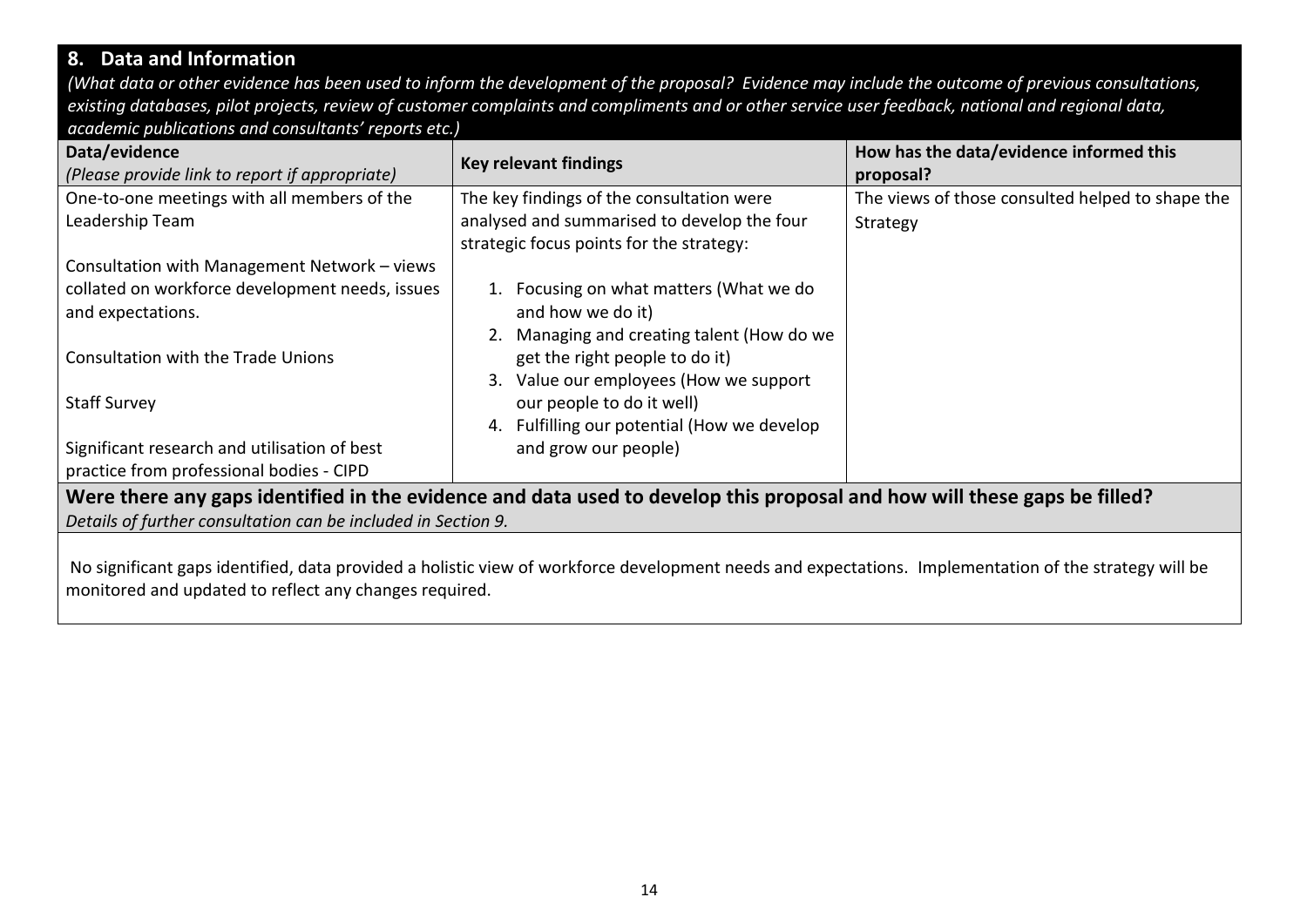## **9. Consultation**

*(In some instances, there is a legal requirement to consult. In others, even where there is no legal obligation, there may be a legitimate expectation from people that a consultation will take place. Where it has been determined that consultation is required, [The Gunning Principles](https://www.consultationinstitute.org/the-gunning-principles-implications/) must be adhered to. Consider the [Consultation and Engagement Framework.](https://www.caerphilly.gov.uk/CaerphillyDocs/Consultations/Consultation-and-Engagement-Framework.aspx) Please note that this may need to be updated as the proposal develops and to strengthen the assessment.*

**Briefly describe any recent or planned consultations paying particular attention to evidencing the Gunning Principles.**

Who was consulted?

Leadership team, HR Strategy Group, Trade Unions, Cabinet Member for Corporate Services, Policy & Resources Scrutiny Committee

When they were consulted did the consultation take place at the formative stage and was adequate time given for consultees to consider and respond?

July 2021 – sufficient time provided for critical feedback and agreement of priority actions.

Was sufficient information provided to consultees to allow them to make an informed decision on the proposal?

Yes

What were the key findings?

Strategy was well received and deemed to be addressing the needs identified through our consultation and engagement.

How have the consultation findings been taken into account?

All critical feedback was considered and amendments made to the strategy as appropriate.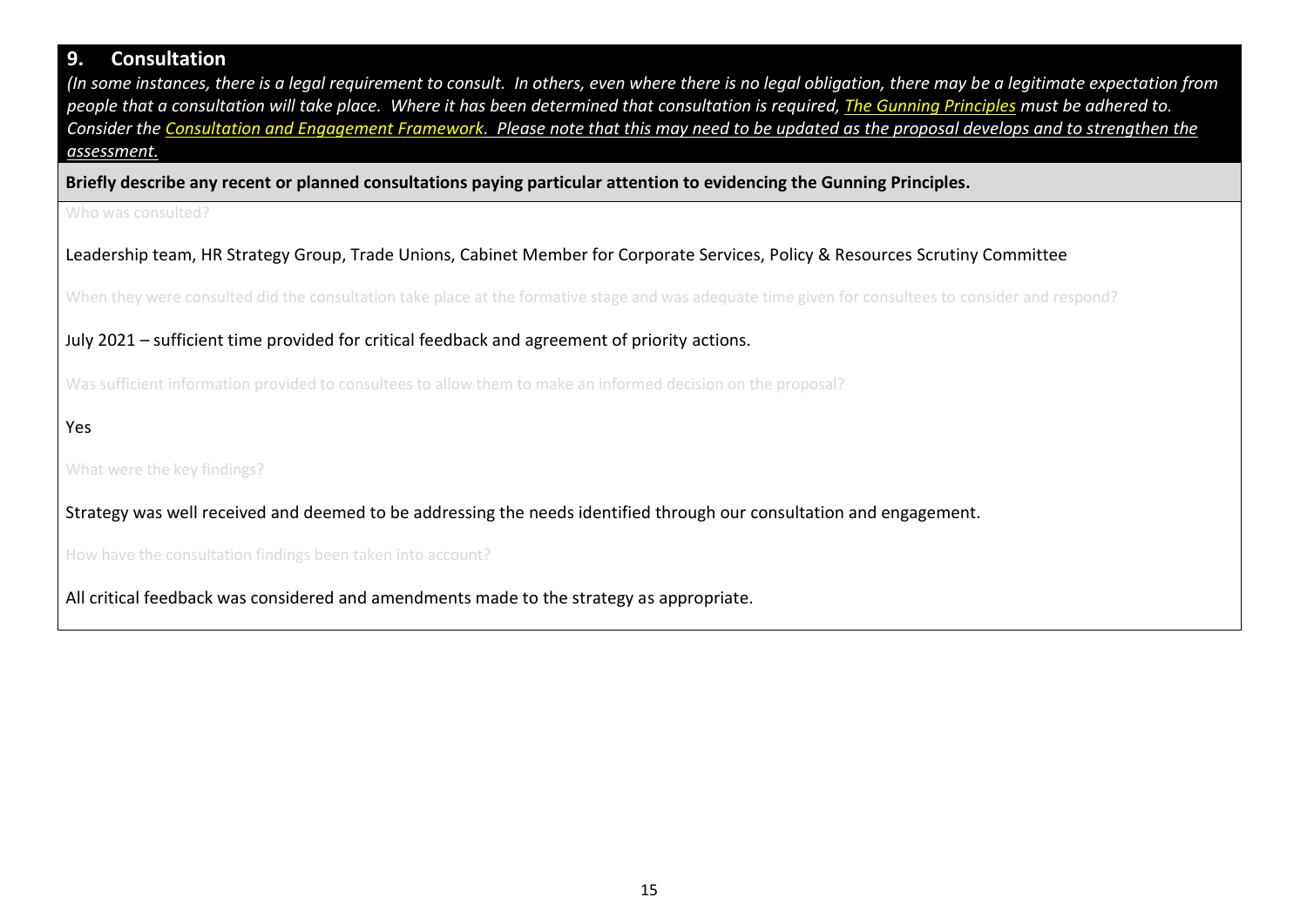| 10. Monitoring and Review                                                                                                  |                                                                                                                     |  |  |
|----------------------------------------------------------------------------------------------------------------------------|---------------------------------------------------------------------------------------------------------------------|--|--|
| How will the implementation and the impact<br>of the proposal be monitored, including<br>implementation of any amendments? | For example, what monitoring will be used? How frequent?<br>As identified in the Workforce Development Strategy     |  |  |
| What are the practical arrangements for<br>monitoring?                                                                     | For example, who will put this in place? When will it start?<br>As identified in the Workforce Development Strategy |  |  |
| How will the results of the monitoring be<br>used to develop future proposals?                                             | As identified in the Workforce Development Strategy                                                                 |  |  |
| When is the proposal due to be reviewed?                                                                                   | Ongoing through dynamic action plans and fully 2024.                                                                |  |  |
| Who is responsible for ensuring this<br>happens?                                                                           | <b>Head of People Services</b>                                                                                      |  |  |

| 11. Recommendation and Reasoning |                                                                                                         |  |
|----------------------------------|---------------------------------------------------------------------------------------------------------|--|
|                                  | Implement proposal with no amendments                                                                   |  |
|                                  | Implement proposal taking account of the mitigating actions outlined                                    |  |
|                                  | Reject the proposal due to disproportionate impact on equality, poverty and socio-economic disadvantage |  |

| Have you contacted relevant officers for advice and guidance? | <b>No</b><br>Yes |  |
|---------------------------------------------------------------|------------------|--|
|---------------------------------------------------------------|------------------|--|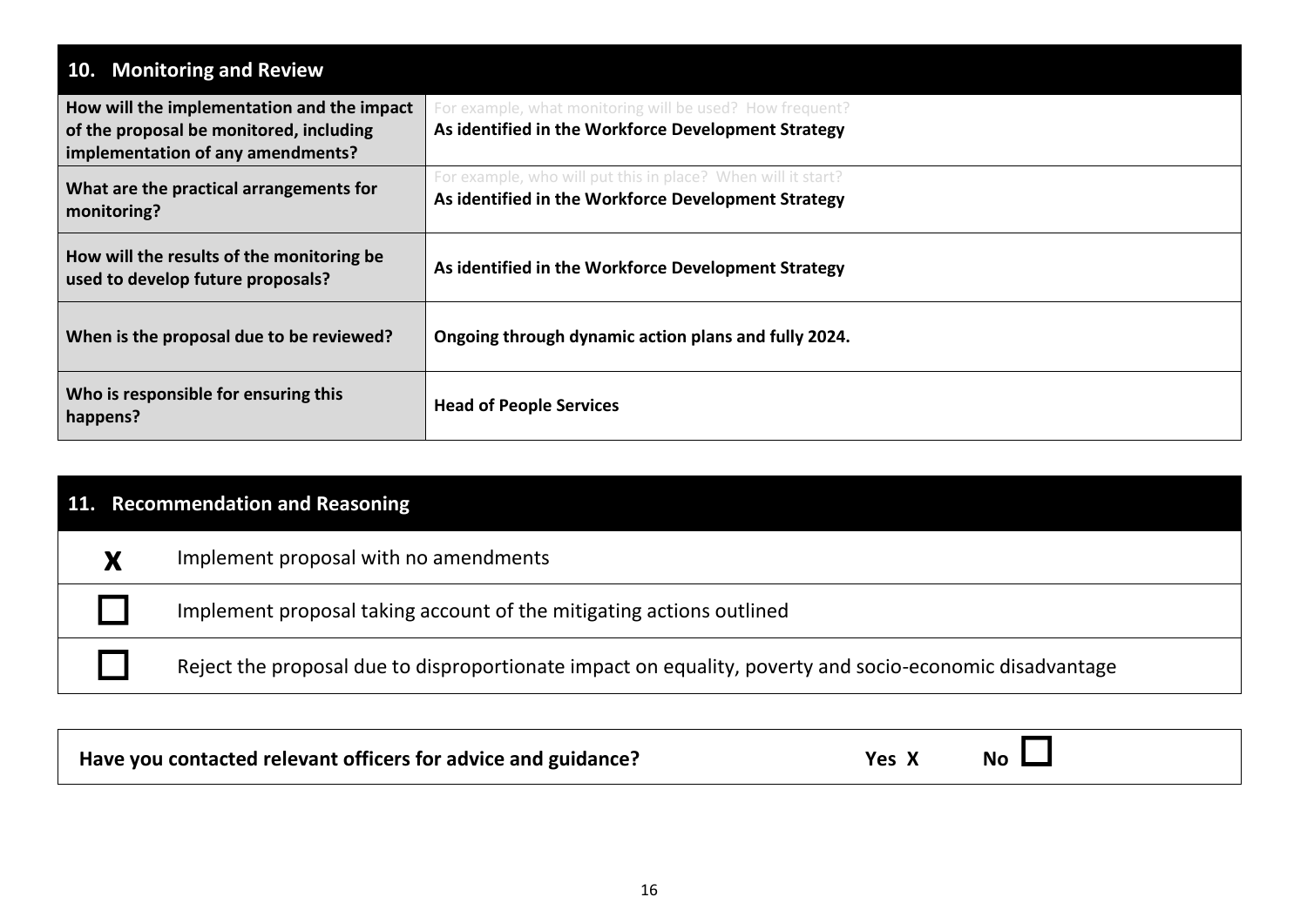## **12. Reason(s) for Recommendation**

*(Provide below a summary of the Integrated Impact Assessment. This summary should be included in the "Summary of Integrated Impact Assessment" section of the Corporate Report Template. The Integrated Impact Assessment should be published alongside the Report proposal).*

Include here a conclusion to your IIA. What is it telling you? How has the data / evidence used helped you to make the decision for Section 11 above? Mention any significant impacts (positive, negative or neutral) if any negative ones identified, how have they been mitigated to lessen the impact? Did you identify any cumulative impact your proposal will have? The summary you provide here will be copied into your report going forward for a decision through the committee process, therefore this section must be concise but informative.

The Public Sector Equality Duty requires the Council to have "due regard" to the need to eliminate unlawful discrimination, harassment and victimisation; advance equality of opportunity between different groups; and foster good relations between different groups. It is recognised that the key principles of this Workforce Development Strategy will have significant benefits for our employees, i.e. permanent, casual and temporary.

This Strategy outlines our aspirations of being recognised as an employer of choice in terms of our approach to diversity, equalities, personal well-being, learning, being forward thinking and resilient to change and leadership development. Strengthening Inclusivity and Equality lies at the heart of this strategy.

The Socio-economic Duty gives us an opportunity to do things differently and put tackling inequality genuinely at the heart of key decision making. The changing landscape in public health, politics, economics, technology, demography, environmental impact mitigation and social attitudes are influencing how we resource the Council. With concerns over skills shortages, an aging workforce and increasing competition to attract talent to the Council, a strategically planned approach to workforce development is necessary to align strategy, processes and people. This includes a non-guaranteed hours' review to restrict/limit the use of casual zero hours contracts moving forward and thus provide more sustainable employment opportunities.

Under this Strategy, we will be exploring and developing new initiatives to enhance work opportunities for our residents, utilising government funded employment programmes to widen our provision of apprenticeships, work placements and work experience opportunities. The Council furthermore supports payment of the foundation living wage which supports young people starting in modern apprenticeship roles.

Agile Working Opportunities that promote greater choice for where work may be carried out will assist in reducing the Council's and the employee's carbon footprint and will in many instances support employee wellbeing and offer a greater choice of employment opportunities that may have been unreachable for some based on where they live and/or their individual circumstance.

This Strategy supports learning and development opportunities for all staff and enables employment through the creation of more substantial and sustainable employment linked to a non-guaranteed hours review. Combined with the provision of the foundation living wage and strengthening of our employment programmes to widen our provision of apprenticeships, work placements and work experience opportunities, the impact of this Strategy is largely positive on the Council's workforce as a whole, i.e. current and future.